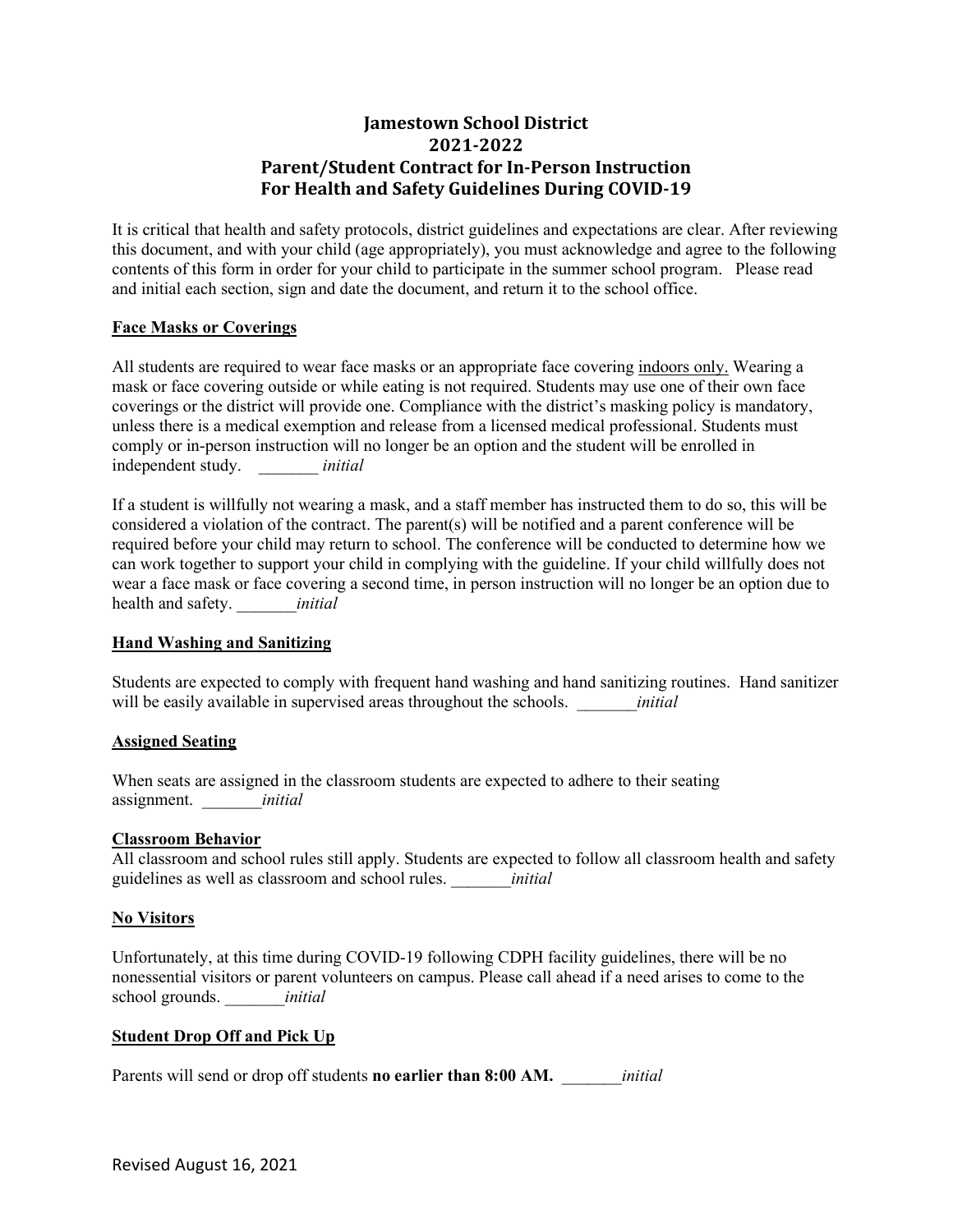School will be dismissed at 2:40 PM and all regular and traditional dismissal procedures will occur. Follow your safe school dismissal form for either bus transportation, after school program for identified grade levels, parent walk-up/ pick-up at gate 2, walkers at Gate 1, and car line pick-up using PikMyKid. \_\_\_\_\_\_\_*initial*

#### **Symptom Screener**

Parents will do their best to health screen their children before sending them to school. If the following criteria are present for your child, you commit to not sending your child to school. Please call the attendance line at 984-5217 ext. 3197 to notify us of the in-person absence. \_\_\_\_\_\_\_*initial*

- Fever (100.4° Fahrenheit or higher), chills, or shaking chills
- Cough (not due to other known cause, such as chronic cough or air quality)
- Difficulty breathing or shortness of breath
- New loss of taste or smell
- Sore throat
- Headache *when in combination with other symptoms*
- Muscle aches or body aches
- Nausea, vomiting, or diarrhea
- Fatigue, when in combination with other symptoms
- Nasal congestion or runny nose (not due to other known causes, such as allergies) *when in combination with other symptoms*

#### **Illness**

As noted above, students with any COVID-like symptoms should not attend school until you can provide the school office with a **negative COVID test or a medical doctor's note with an alternate diagnosis, or can meet all of the three criteria:** at least 10 days since symptoms appeared, at least 24 hours with no fever-reducing medication, and symptoms have improved. If you do not want to get your child tested, we will follow the protocol for if a student tests positive for COVID-19 *initial* 

Students testing positive for COVID-19 will comply with the California Department of Public Health, local Public Health Department requirements, and district guidelines for school re-entry. Students identified as close contacts will comply with all health and safety protocols \_\_\_\_\_\_\_*initial*

Students who become symptomatic at school or identified with COVID-like symptoms will be immediately sent to the isolation area on campus. A parent will be immediately notified and required to pick up the child or will send someone to pick your child up as soon as possible. If your child is a walker, they will not be able to be dismissed from campus until a parent, or someone you have designated for pick-up, arrives to pick up the student. \_\_\_\_\_\_\_*initial*

## **Jamestown School District will follow the CDC Flowchart for Students Who Are Ill or symptomatic:**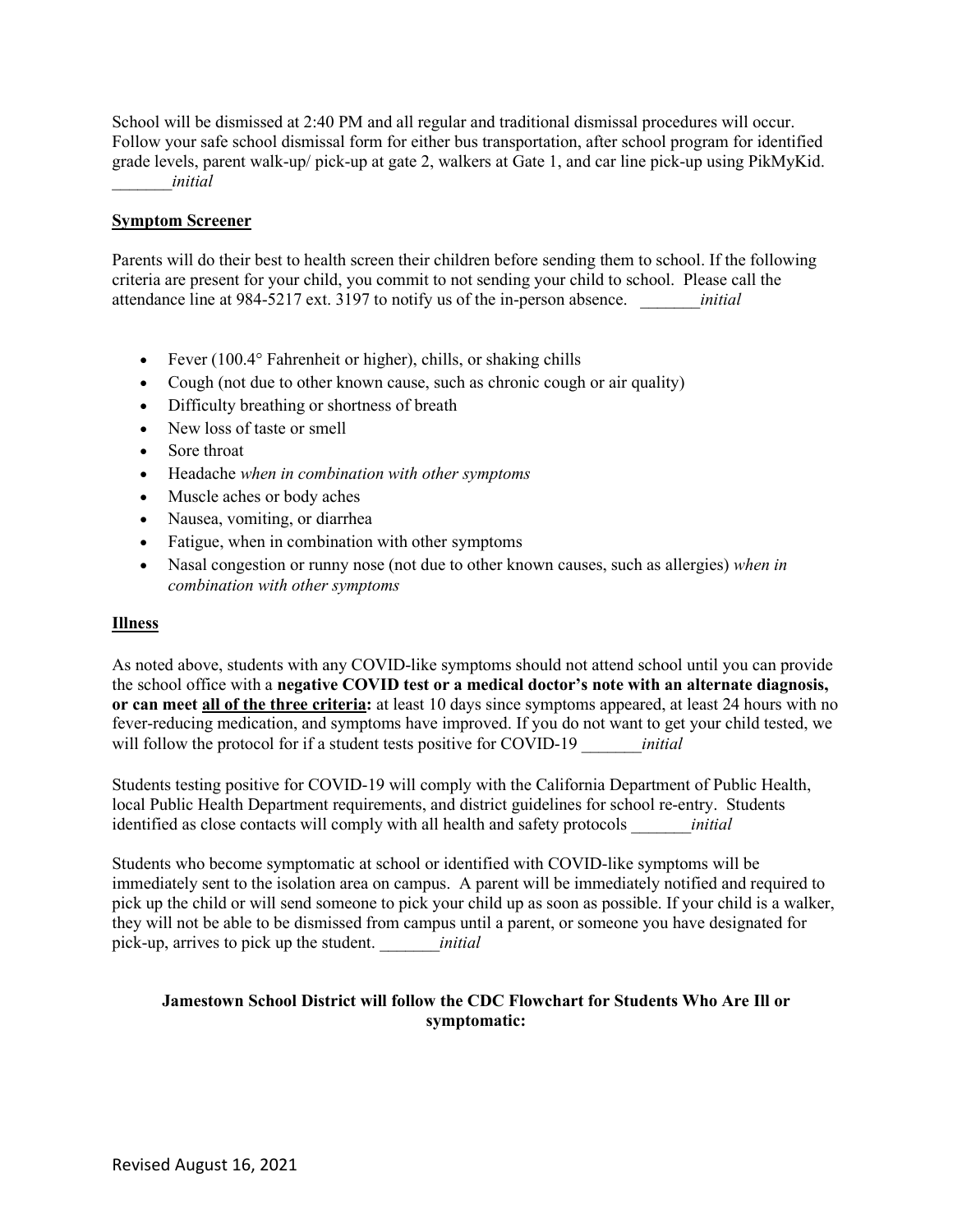